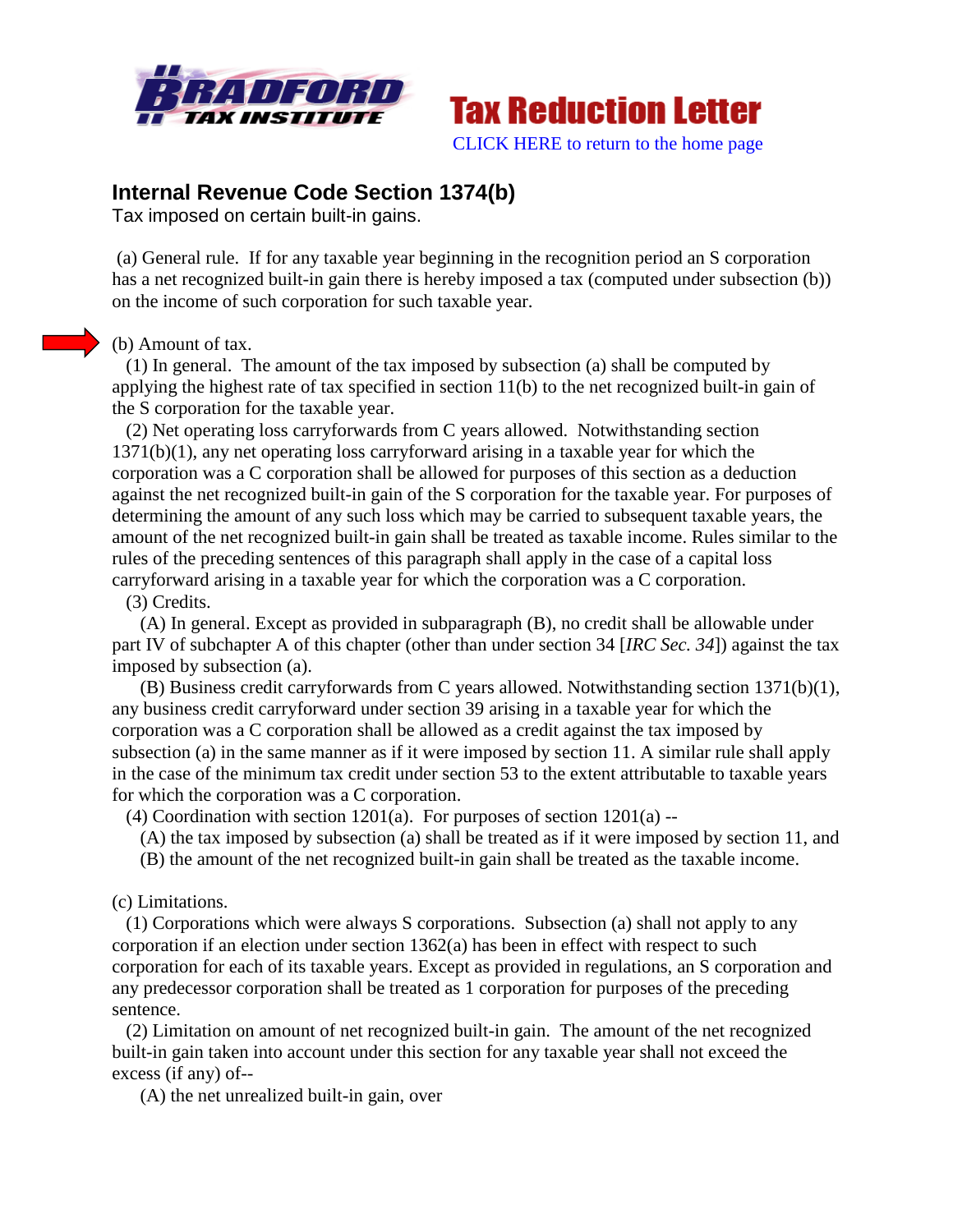(B) the net recognized built-in gain for prior taxable years beginning in the recognition period.

(d) Definitions and special rules. For purposes of this section--

 (1) Net unrealized built-in gain. The term "net unrealized built-in gain" means the amount (if any) by which--

 (A) the fair market value of the assets of the S corporation as of the beginning of its 1st taxable year for which an election under section 1362(a) is in effect, exceeds

(B) the aggregate adjusted bases of such assets at such time.

(2) Net recognized built-in gain.

 (A) In general. The term "net recognized built-in gain" means, with respect to any taxable year in the recognition period, the lesser of

 (i) the amount which would be the taxable income of the S corporation for such taxable year if only recognized built-in gains and recognized built-in losses were taken into account, or

 (ii) such corporation's taxable income for such taxable year (determined as provided in section 1375(b)(1)(B)).

 (B) Carryover. If, for any taxable year described in subparagraph (A), the amount referred to in clause (i) of subparagraph (A) exceeds the amount referred to in clause (ii) of subparagraph (A), such excess shall be treated as a recognized built-in gain in the succeeding taxable year. The preceding sentence shall apply only in the case of a corporation treated as an S corporation by reason of an election made on or after March 31, 1988.

 (3) Recognized built-in gain. The term "recognized built-in gain" means any gain recognized during the recognition period on the disposition of any asset except to the extent that the S corporation establishes that--

 (A) such asset was not held by the S corporation as of the beginning of the 1st taxable year for which it was an S corporation, or

(B) such gain exceeds the excess (if any) of--

(i) the fair market value of such asset as of the beginning of such 1st taxable year, over

(ii) the adjusted basis of the asset as of such time.

 (4) Recognized built-in losses. The term "recognized built-in loss" means any loss recognized during the recognition period on the disposition of any asset to the extent that the S corporation establishes that--

 (A) such asset was held by the S corporation as of the beginning of the 1st taxable year referred to in paragraph (3), and

(B) such loss does not exceed the excess of

(i) the adjusted basis of such asset as of the beginning of such 1st taxable year, over

(ii) the fair market value of such asset as of such time.

(5) Treatment of certain built-in items.

 (A) Income items. Any item of income which is properly taken into account during the recognition period but which is attributable to periods before the 1st taxable year for which the corporation was an S corporation shall be treated as a recognized built-in gain for the taxable year in which it is properly taken into account.

 (B) Deduction items. Any amount which is allowable as a deduction during the recognition period (determined without regard to any carryover) but which is attributable to periods before the 1st taxable year referred to in subparagraph (A) shall be treated as a recognized built-in loss for the taxable year for which it is allowable as a deduction.

 (C) Adjustment to net unrealized built-in gain. The amount of the net unrealized built-in gain shall be properly adjusted for amounts which would be treated as recognized built-in gains or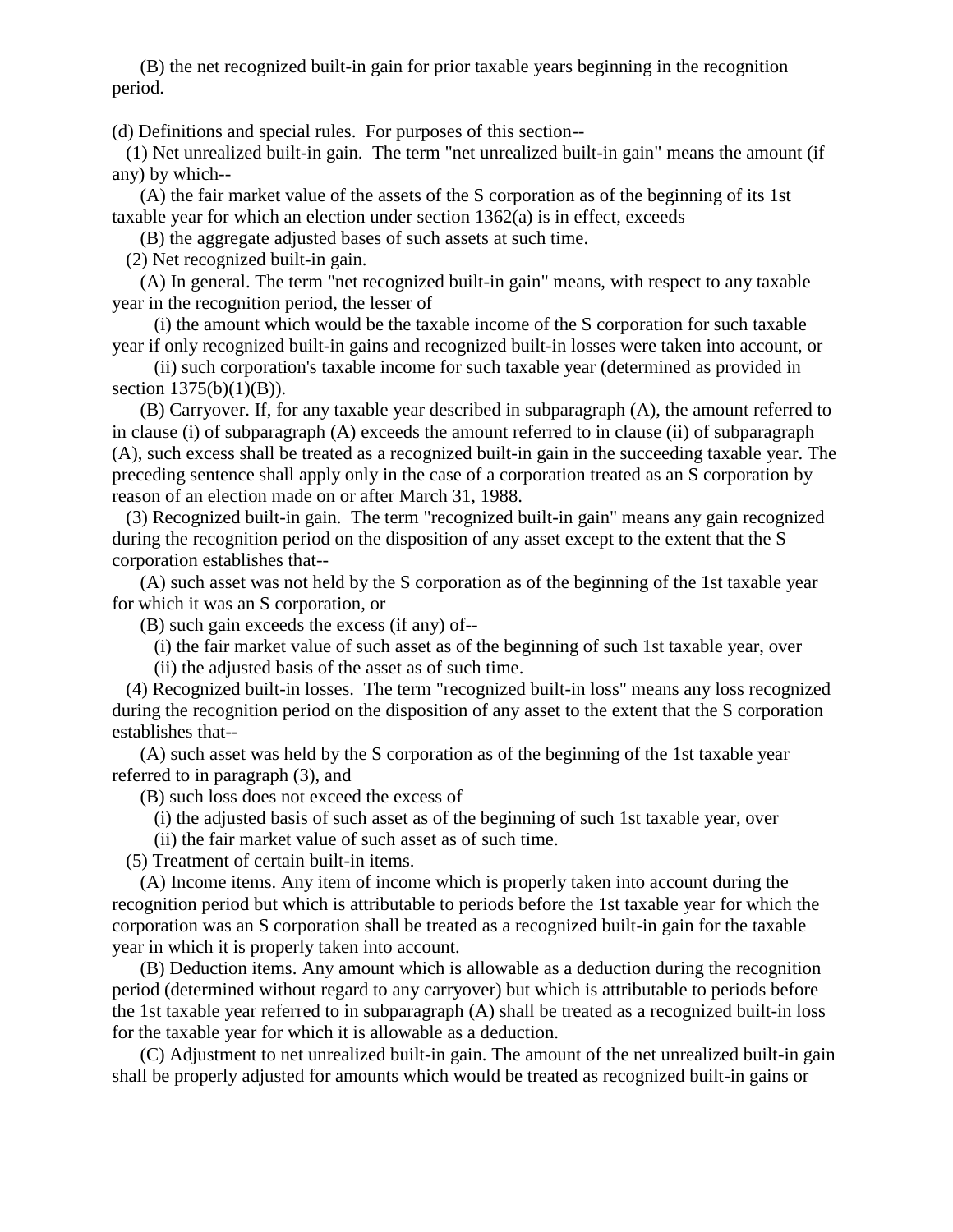losses under this paragraph if such amounts were properly taken into account (or allowable as a deduction) during the recognition period.

 (6) Treatment of certain property. If the adjusted basis of any asset is determined (in whole or in part) by reference to the adjusted basis of any other asset held by the S corporation as of the beginning of the 1st taxable year referred to in paragraph (3)--

 (A) such asset shall be treated as held by the S corporation as of the beginning of such 1st taxable year, and

 (B) any determination under paragraph (3)(B) or (4)(B) with respect to such asset shall be made by reference to the fair market value and adjusted basis of such other asset as of the beginning of such 1st taxable year.

(7) Recognition period.

 (A) In general. The term "recognition period" means the 10-year period beginning with the 1st day of the 1st taxable year for which the corporation was an S corporation.

 (B) Special rules for 2009, 2010, and 2011. No tax shall be imposed on the net recognized built-in gain of an S corporation--

 (i) in the case of any taxable year beginning in 2009 or 2010, if the 7th taxable year in the recognition period preceded such taxable year, or

 (ii) in the case of any taxable year beginning in 2011, if the 5th year in the recognition period preceded such taxable year.

 The preceding sentence shall be applied separately with respect to any asset to which paragraph (8) applies.

 (C) Special rule for 2012 and 2013. For purposes of determining the net recognized built-in gain for taxable years beginning in 2012 or 2013, subparagraphs (A) and (D) shall be applied by substituting "5-year" for "10-year".

 (D) Special rule for distributions to shareholders. For purposes of applying this section to any amount includible in income by reason of distributions to shareholders pursuant to section 593(e) [*IRC Sec. 593(e)*]--

(i) subparagraph (A) shall be applied without regard to the phrase "10-year", and

(ii) subparagraph (B) shall not apply.

 (E) Installment sales. If an S corporation sells an asset and reports the income from the sale using the installment method under section 453, the treatment of all payments received shall be governed by the provisions of this paragraph applicable to the taxable year in which such sale was made.

(8) Treatment of transfer of assets from C corporation to S corporation.

(A) In general. Except to the extent provided in regulations, if

(i) an S corporation acquires any asset, and

 (ii) the S corporation's basis in such asset is determined (in whole or in part) by reference to the basis of such asset (or any other property) in the hands of a C corporation,

 then a tax is hereby imposed on any net recognized built-in gain attributable to any such assets for any taxable year beginning in the recognition period. The amount of such tax shall be determined under the rules of this section as modified by subparagraph (B).

 (B) Modifications. For purposes of this paragraph, the modifications of this subparagraph are as follows:

 (i) In general. The preceding paragraphs of this subsection shall be applied by taking into account the day on which the assets were acquired by the S corporation in lieu of the beginning of the 1st taxable year for which the corporation was an S corporation.

(ii) Subsection  $(c)(1)$  not to apply. Subsection  $(c)(1)$  shall not apply.

 (9) Reference to 1st taxable year. Any reference in this section to the 1st taxable year for which the corporation was an S corporation shall be treated as a reference to the 1st taxable year